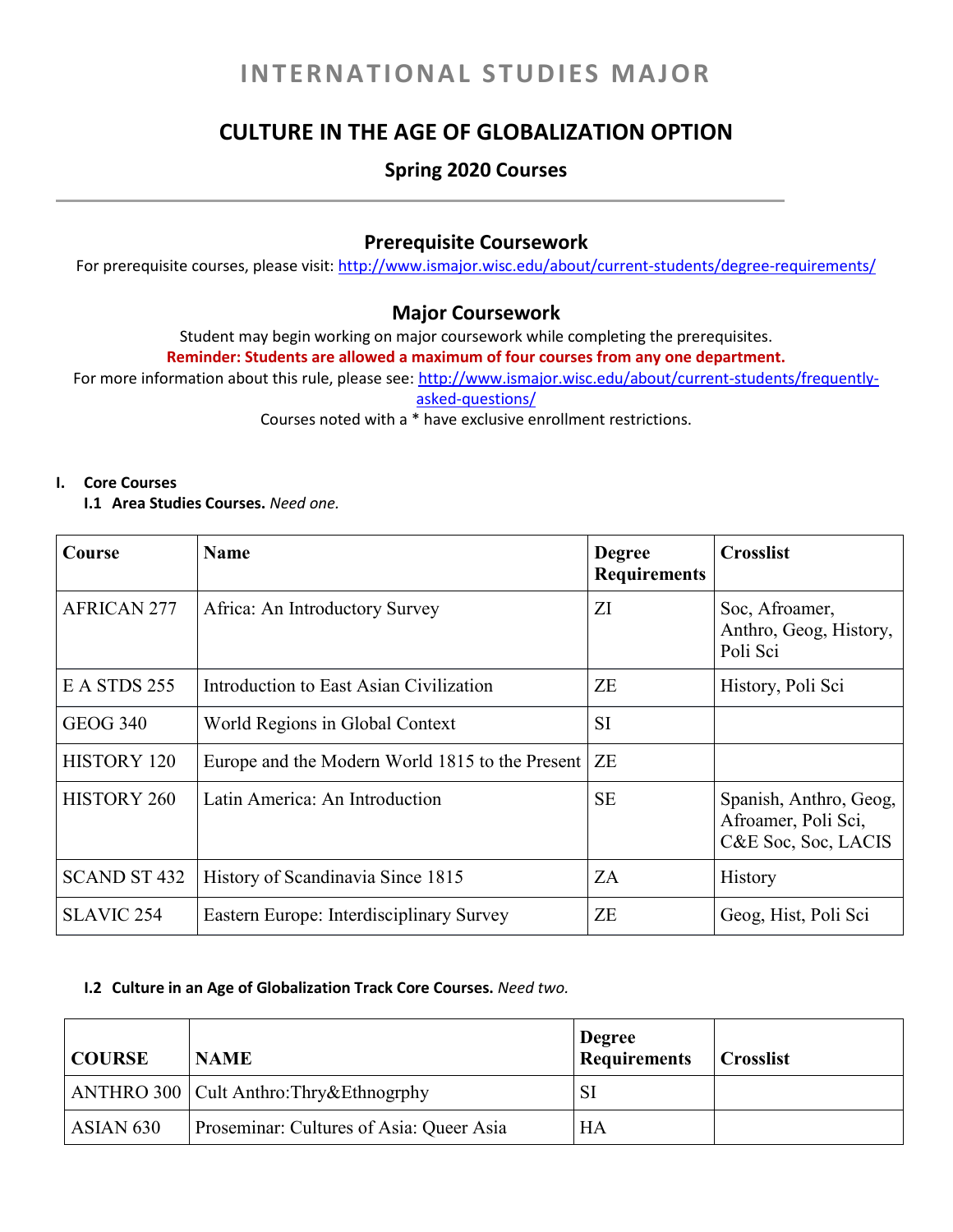| <b>HIST 600</b>         | Adv. Seminar: Global Religious Revivals                                        | ZA |        |
|-------------------------|--------------------------------------------------------------------------------|----|--------|
| INTL ST 403             | Culture in Age of Globalization: Culture,<br>Identity, Globalization in the EU |    |        |
| <b>JOURN 620</b>        | International Communication                                                    | SА |        |
| <b>LIT TRANS</b><br>276 | Special Topics in German and World Literature:<br>Global Migrants and Refugees |    | German |

### **II. Issues in Culture in an Age of Globalization.** *Need 15 credits of coursework from this list. NOTE: Make sure to check the pre-requisites for the courses listed below*

| Course                 | <b>Name</b>                                                  | <b>Degree</b><br><b>Requirements</b> | <b>Crosslist</b>  |
|------------------------|--------------------------------------------------------------|--------------------------------------|-------------------|
| <b>AFRICAN 300</b>     | African Lit in Translation: African Coming of<br>Age Stories | LI                                   |                   |
| <b>AFRICAN 413</b>     | Contemp Afrcn&Caribbn Drama                                  | LI                                   | AfroAmer          |
| <b>AFROAMER</b><br>242 | Intro to Afro-American Art                                   | eHE                                  | Art Hist          |
| <b>ANTHRO 330</b>      | Topics in Ethnology: Peoples & Cultures of SE<br>Asia        | SI                                   |                   |
| <b>ANTHRO 330</b>      | Topics in Ethnology: Ethnographies of South<br>Asia          | SI                                   |                   |
| <b>ART HIST</b><br>411 | Topics in Asian Art: Ukiyo-e                                 | H1                                   |                   |
| <b>C&amp;E SOC 617</b> | <b>Community Development</b>                                 | <b>SA</b>                            | Soc, Urb R Pl     |
| CHICLA 470             | Sociodem Analaysis-Mexican Migratn                           | eSA                                  | Soc               |
| <b>COM ARTS</b><br>346 | <b>Critical Internet Studies</b>                             | H                                    |                   |
| <b>COM ARTS</b><br>350 | Introduction to Film                                         | H1                                   |                   |
| <b>COM ARTS</b><br>460 | Italian Film                                                 | <b>HA</b>                            | Com Arts, Italian |
| E A STDS 270           | Humanities Topics in EAS: Making Places in<br>Seoul          | <b>HE</b>                            | E Asian           |
| E ASIAN 352            | Survey of Modern Chinese Lit                                 | LI                                   |                   |
| <b>ED POL 240</b>      | Comparative Education                                        | <b>SE</b>                            |                   |
| <b>ENGLISH 352</b>     | Modernist Poetry                                             | LI                                   |                   |
| FRENCH 322             | Intro to Lit of Modernity                                    | LA                                   |                   |
| FRENCH 348             | <b>Modernity Studies</b>                                     | HA                                   |                   |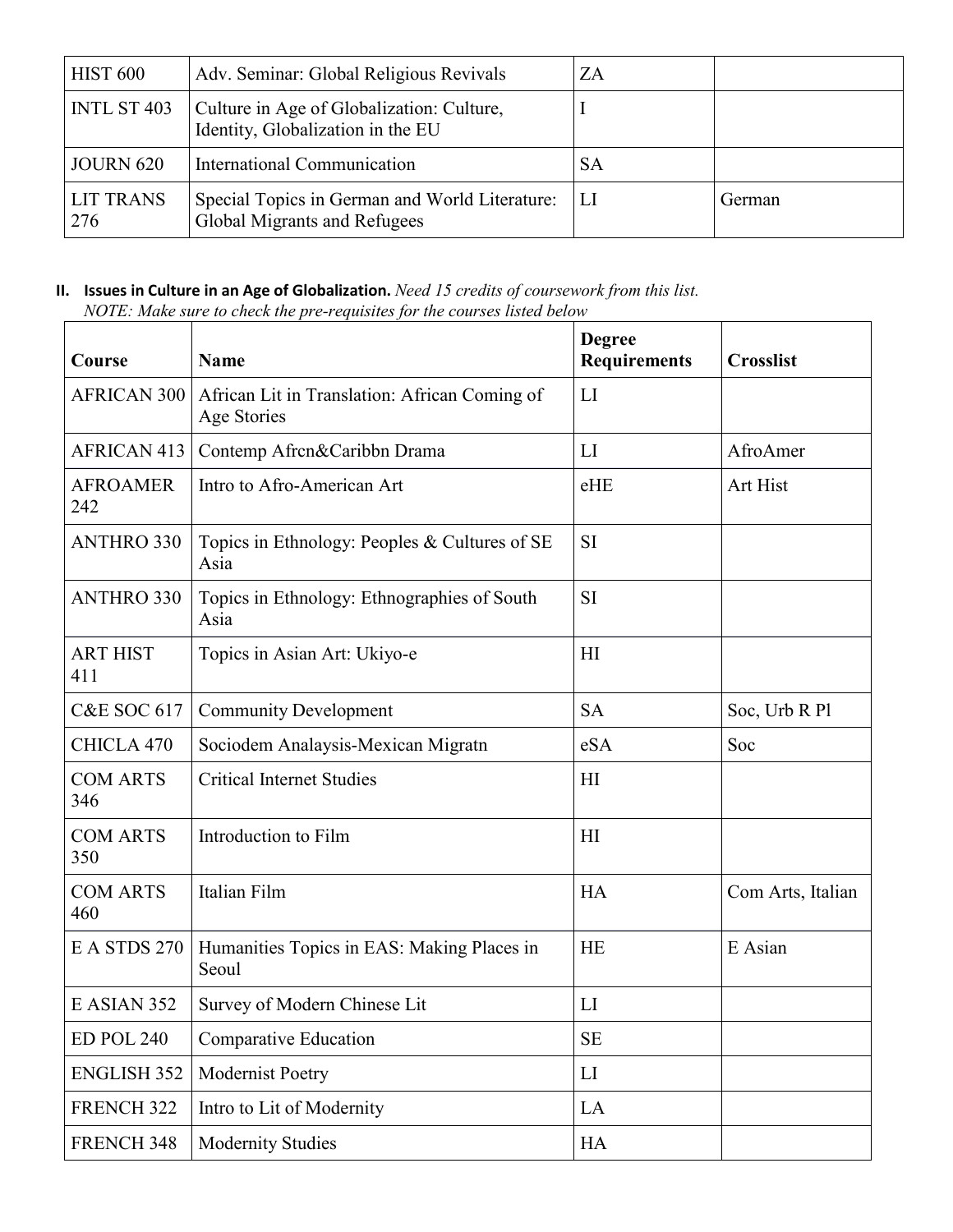| FRENCH 467             | Aspects-Contemp French Lit                                     | LA             |                  |
|------------------------|----------------------------------------------------------------|----------------|------------------|
| <b>GEOG 101</b>        | Intro to Human Geography                                       | bSE            |                  |
| <b>GEOG 340</b>        | World Regions in Global Contxt                                 | SI             |                  |
| <b>GERMAN 305</b>      | Lit des 20. & 21. Jahrhunderts                                 | LA             |                  |
| <b>GERMAN 372</b>      | Topics in German Culture: Theater auf Deutsch                  | <b>HA</b>      |                  |
| <b>GERMAN 372</b>      | Topics in German Culture: Oesterreich: Natur als<br>Kultur     | HA             |                  |
| <b>GERMAN 411</b>      | Kultur des 20. u. 21. Jh.                                      | <b>HA</b>      |                  |
| <b>GERMAN 510</b>      | Germn-Jewsh Cltr Since 18c: German-Jewish<br>Philosophy        | $\mathbf{A}$   | Jewish           |
| <b>HISTORY 223</b>     | Exploration-European Hist (H): Cold War in<br>European Culture | H <sub>I</sub> |                  |
| <b>HISTORY 392</b>     | Women Modern Europe                                            | SI             | Gen&WS           |
| <b>INTL ST 335</b>     | Globalization and Education                                    | <b>SE</b>      | Ed Pol, Relig St |
| <b>ITALIAN 322</b>     | Italian Lit and Culture II                                     | LA             |                  |
| <b>ITALIAN 450</b>     | Special Topics-Italian Lit: Theater Wkshop: Text<br>to Stage   | HA             |                  |
| <b>ITALIAN 460</b>     | Italian Film                                                   | <b>HA</b>      | Com Arts         |
| <b>JEWISH 442</b>      | Moral Philos & the Holocaust                                   | H              | Philos           |
| <b>LITTRANS</b><br>204 | 19&20 C Russian Lit Tran II                                    | bLE            |                  |
| <b>LITTRANS</b><br>220 | Chekhov in Translation                                         | LI             |                  |
| <b>LITTRANS</b><br>221 | Gogol in Translation                                           | LI             |                  |
| <b>LITTRANS</b><br>226 | Intro-Luso-Afro-Brazilian Lit                                  | bLI            |                  |
| <b>LITTRANS</b><br>234 | Soviet Life&Cult (1917 on)                                     | LI             |                  |
| <b>LITTRANS</b><br>247 | Topics-Slavic Lit in Translatn: Cultures after<br>Communism    | LE             |                  |
| <b>LITTRANS</b><br>343 | In Trans: Woman in Scand Lit                                   | LA             |                  |
| <b>LITTRANS</b><br>373 | Topics in Japanese Lit: Haiku                                  | LI             |                  |
| <b>SCAND ST</b><br>374 | Scand Lit-the 20th Century                                     | LI             |                  |